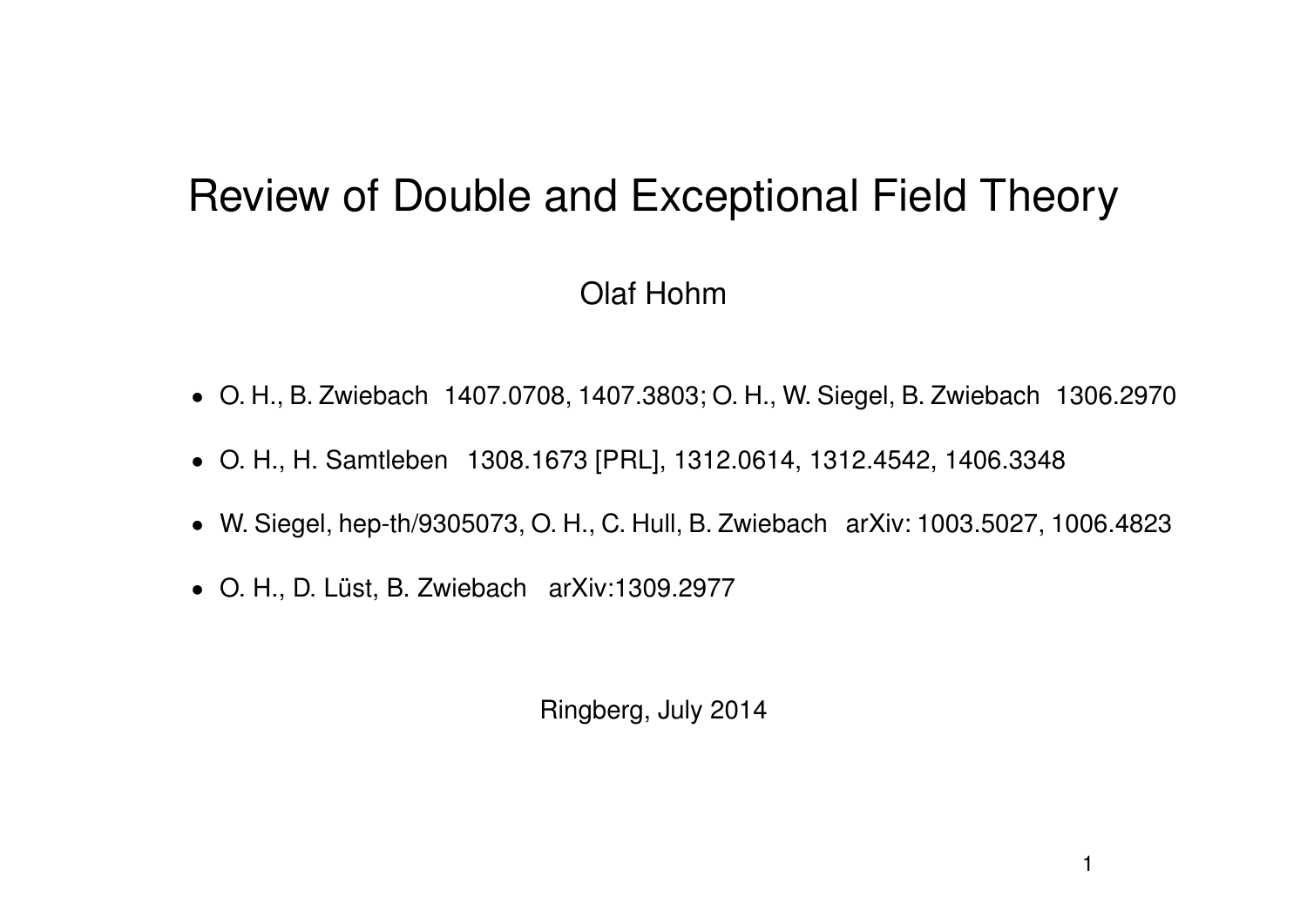### Overview:

**Just reformulation of low-energy supergravity/string theory** 

Part I: Review of two-derivative DFT

- Efficient reformulation of supergravity ('generalized geometry')
- Beyond supergravity: generalized g.c.t.  $\Rightarrow$  globally non-trivial spaces

Generalized Scherk-Schwarz compactifications/Non-geometric fluxes [see Aldazabal's talk]

Part II: Beyond supergravity:  $\alpha'$  corrections

- $\bullet$  Higher-derivative corrections  $\Rightarrow$  deformed gauge structure
- Geometry for Green-Schwarz mechanism; exact action

Part III: Exceptional Field Theory

- ' Gauge fields for 'generalized geometry brackets'
- $\bullet\ \mathsf{E}_{n(n)}$  covariant form of  $D=11$  supergravity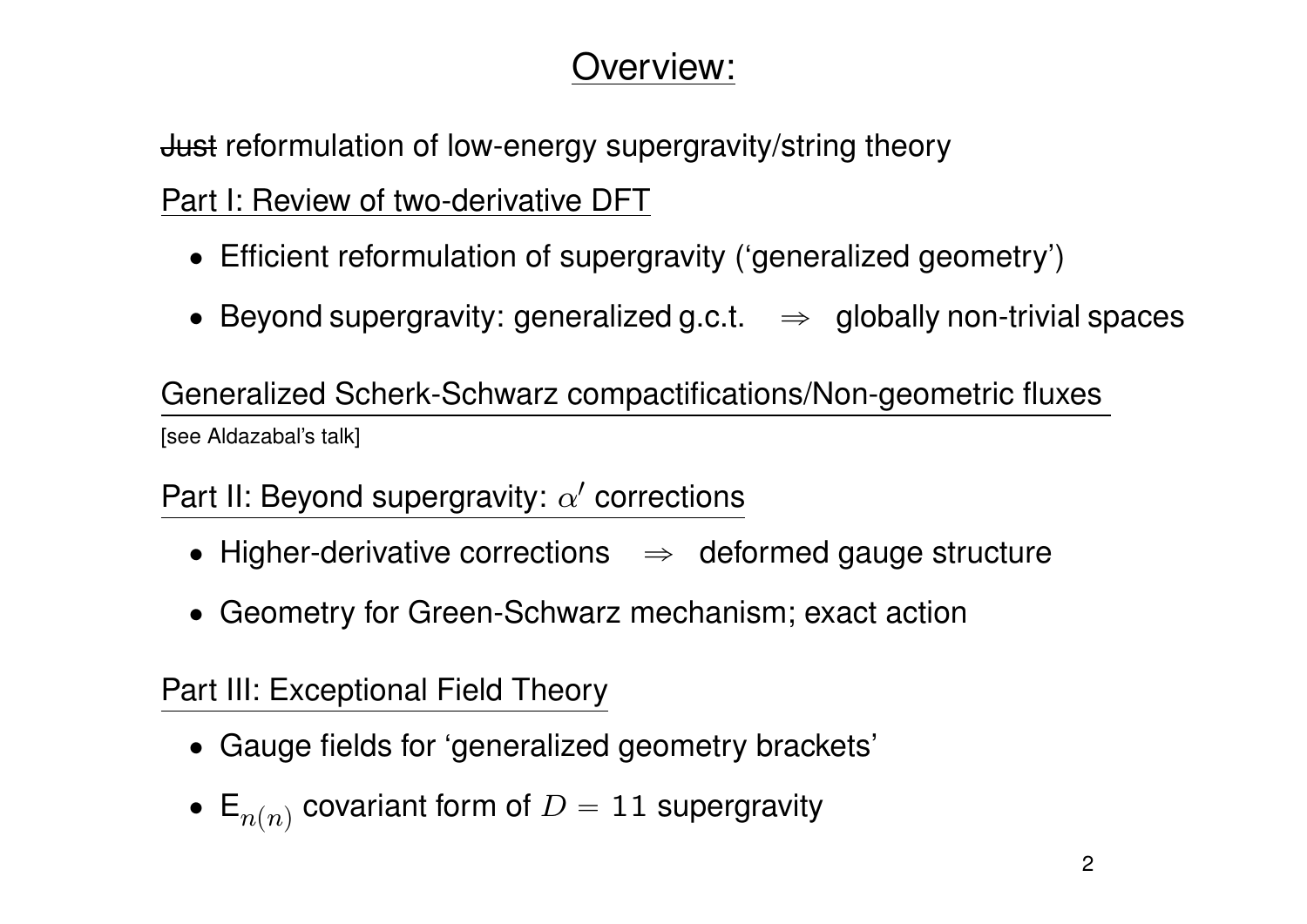### Part I: Two-derivative Double Field Theory

Reformulation (Extension?) of spacetime action for massless string fields:

$$
S_{\rm NS} = \int d^D x \sqrt{-g} e^{-2\phi} \left[ R + 4(\partial \phi)^2 - \frac{1}{12} H^{ijk} H_{ijk} + \frac{1}{4} \alpha' R^{ijkl} R_{ijkl} + \cdots \right]
$$

generalized metric and doubled coordinates  $X^M = (\tilde{x}_i, x^i),$ 

$$
\mathcal{H}_{MN} = \begin{pmatrix} g^{ij} & -g^{ik}b_{kj} \\ b_{ik}g^{kj} & g_{ij} - b_{ik}g^{kl}b_{lj} \end{pmatrix} \in O(D,D)
$$

DFT Action (dilaton density  $e^{-2d} = e^{-2\phi}\sqrt{2d}$  $\overline{-g}$  ): za za politika za politika za politika za politika za politika za politika za politika za politika za politika<br>Za politika za politika za politika za politika za politika za politika za politika za politika za politika za

$$
S_{\text{DFT}} = \int d^{2D}X \, e^{-2d} \, \mathcal{R}(\mathcal{H}, d) \quad \stackrel{\tilde{\partial}^i = 0}{\longrightarrow} \quad S_{\text{NS}}|_{\alpha' = 0}
$$

generalized curvature scalar

$$
\mathcal{R} = 4 \mathcal{H}^{MN} \partial_M \partial_N d - \partial_M \partial_N \mathcal{H}^{MN} - 4 \mathcal{H}^{MN} \partial_M d \partial_N d + 4 \partial_M \mathcal{H}^{MN} \partial_N d
$$

$$
+ \frac{1}{8} \mathcal{H}^{MN} \partial_M \mathcal{H}^{KL} \partial_N \mathcal{H}_{KL} - \frac{1}{2} \mathcal{H}^{MN} \partial_M \mathcal{H}^{KL} \partial_K \mathcal{H}_{NL}
$$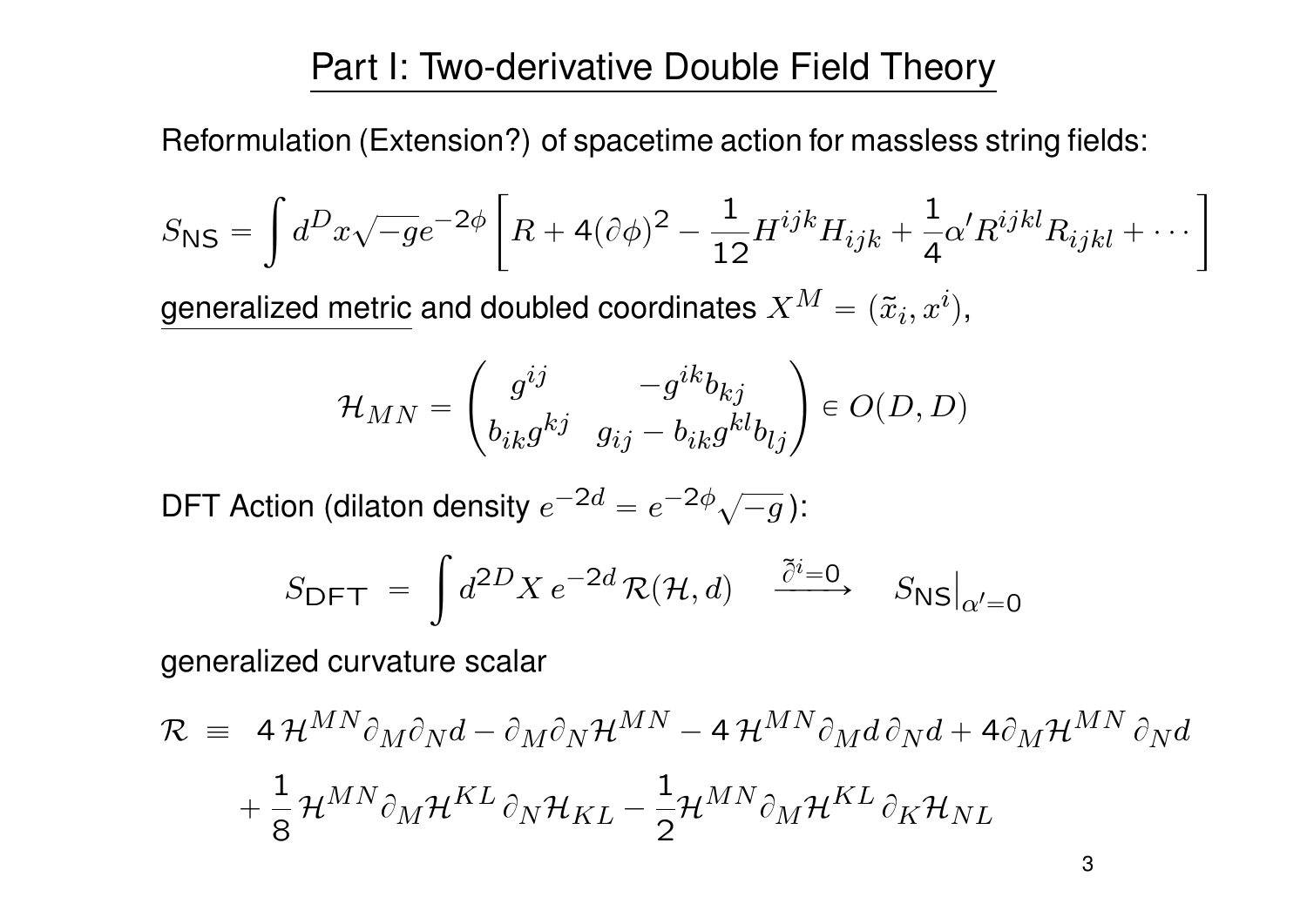Gauge transformations and generalized Lie derivatives

In DFT gauge invariance governed by generalized Lie derivatives

$$
\hat{\mathcal{L}}_{\xi} \mathcal{H}_{MN} = \xi^{P} \partial_{P} \mathcal{H}_{MN} + (\partial_{M} \xi^{P} - \partial^{P} \xi_{M}) \mathcal{H}_{PN} + (\partial_{N} \xi^{P} - \partial^{P} \xi_{N}) \mathcal{H}_{MP}
$$

$$
\hat{\mathcal{L}}_{\xi} (e^{-2d}) = \partial_{M} (\xi^{M} e^{-2d})
$$

Invariance and closure,  $[\hat{\mathcal{L}}_{\xi_1}, \hat{\mathcal{L}}_{\xi_2}] = \hat{\mathcal{L}}_{[\xi_1, \xi_2]_C}$ ,

$$
\left[\,\xi_1\,,\;\xi_2\,\right]^M_C\;=\;\xi_1^N\partial_N\xi_2^M-\xi_2^N\partial_N\xi_1^M-\frac{1}{2}\xi_{1N}\partial^M\xi_2^N+\frac{1}{2}\xi_{2N}\partial^M\xi_1^N
$$

modulo strong constraint

$$
\overline{\eta^{MN}} \partial_M \partial_N = 2 \tilde{\partial}^i \partial_i = 0 \qquad \eta_{MN} = \begin{pmatrix} 0 & 1 \\ 1 & 0 \end{pmatrix}
$$

solved by

$$
\partial_M = \begin{cases} \partial_i & \text{if } M = i \\ 0 & \text{else} \end{cases}
$$

 $O(D, D)$  covariant, captures IIA/M-theory & IIB simultaneously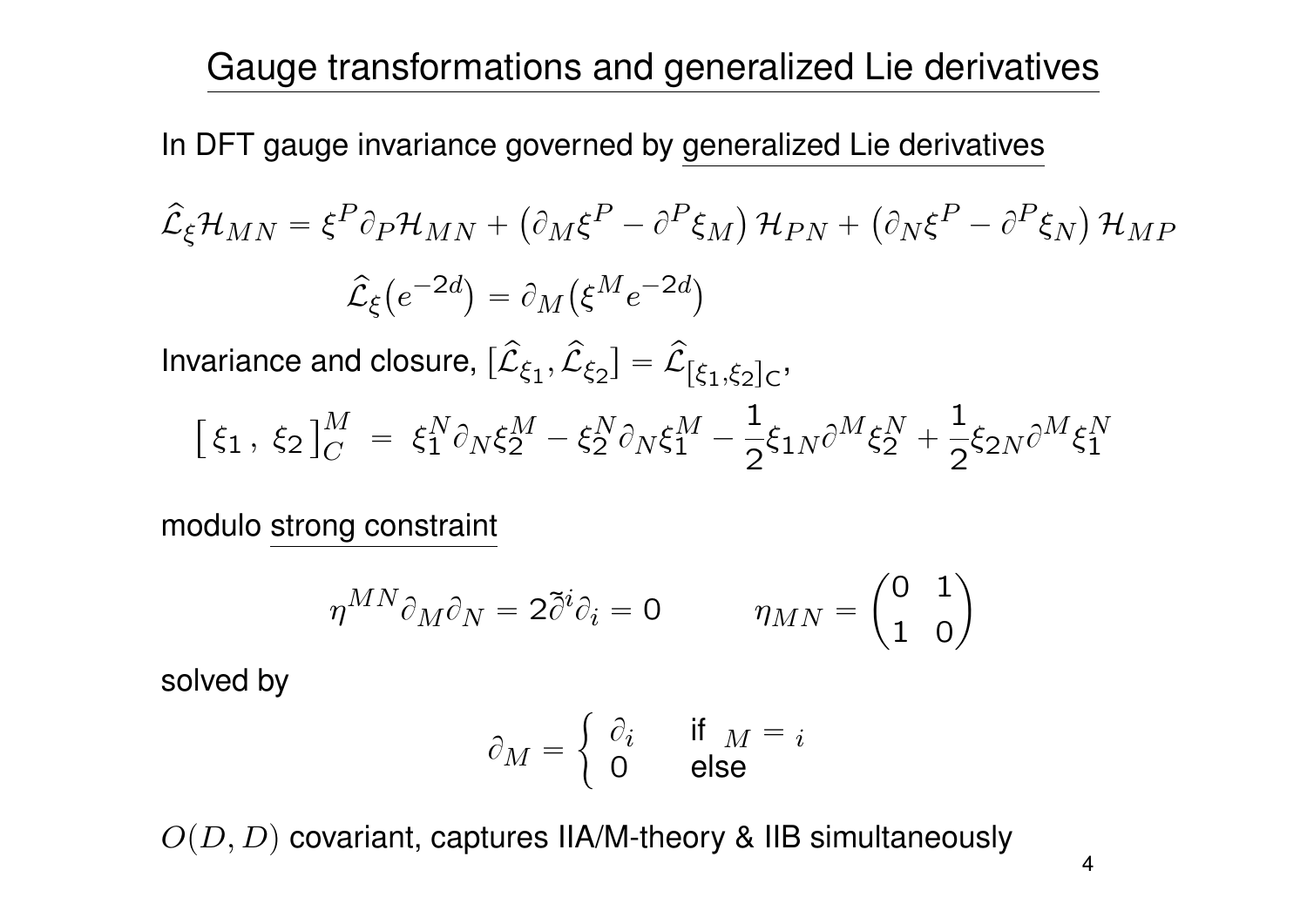#### Generalized coordinate transformations

Generalized g.c.t. that reproduce this infinitesimally:

$$
S'(X') = S(X) \qquad A'_M(X') = \mathcal{F}_M{}^N A_N(X)
$$

and analogously on higher tensors, where [O.H., Zwiebach, 1207.4198]

$$
\mathcal{F}_M{}^N \equiv \frac{1}{2} \left( \frac{\partial X^P}{\partial X'^M} \frac{\partial X'_P}{\partial X_N} + \frac{\partial X'_M}{\partial X_P} \frac{\partial X^N}{\partial X'^P} \right)
$$

Setting  $X'^M = X^M - \xi^M(X)$  we get  $\delta_{\xi} = \widehat{\mathcal{L}}_{\xi}$ .

$$
\begin{array}{ll}\bullet\;\;x^{i\prime}=x^{i\prime}(x)\;,\;\;\widetilde{x}_{i}^{\prime}=\widetilde{x}_{i} & \text{leads to usual g.c.t.},\\[3mm] \widetilde{x}_{i}^{\prime}=\widetilde{x}_{i}-\widetilde{\xi}_{i}(x)\;,\;\;x^{i\prime}=x^{i} & \text{leads to}\;\; b_{ij}\rightarrow b_{ij}+\partial_{i}\widetilde{\xi}_{j}-\partial_{j}\widetilde{\xi}_{i}\end{array}
$$

- composition according to BCH of C-bracket, but no 'intrinsic' picture yet
- equivalent to  $\exp(\widehat{\mathcal{L}}_{\xi})$ [Berman, Cederwall, Perry (2014)]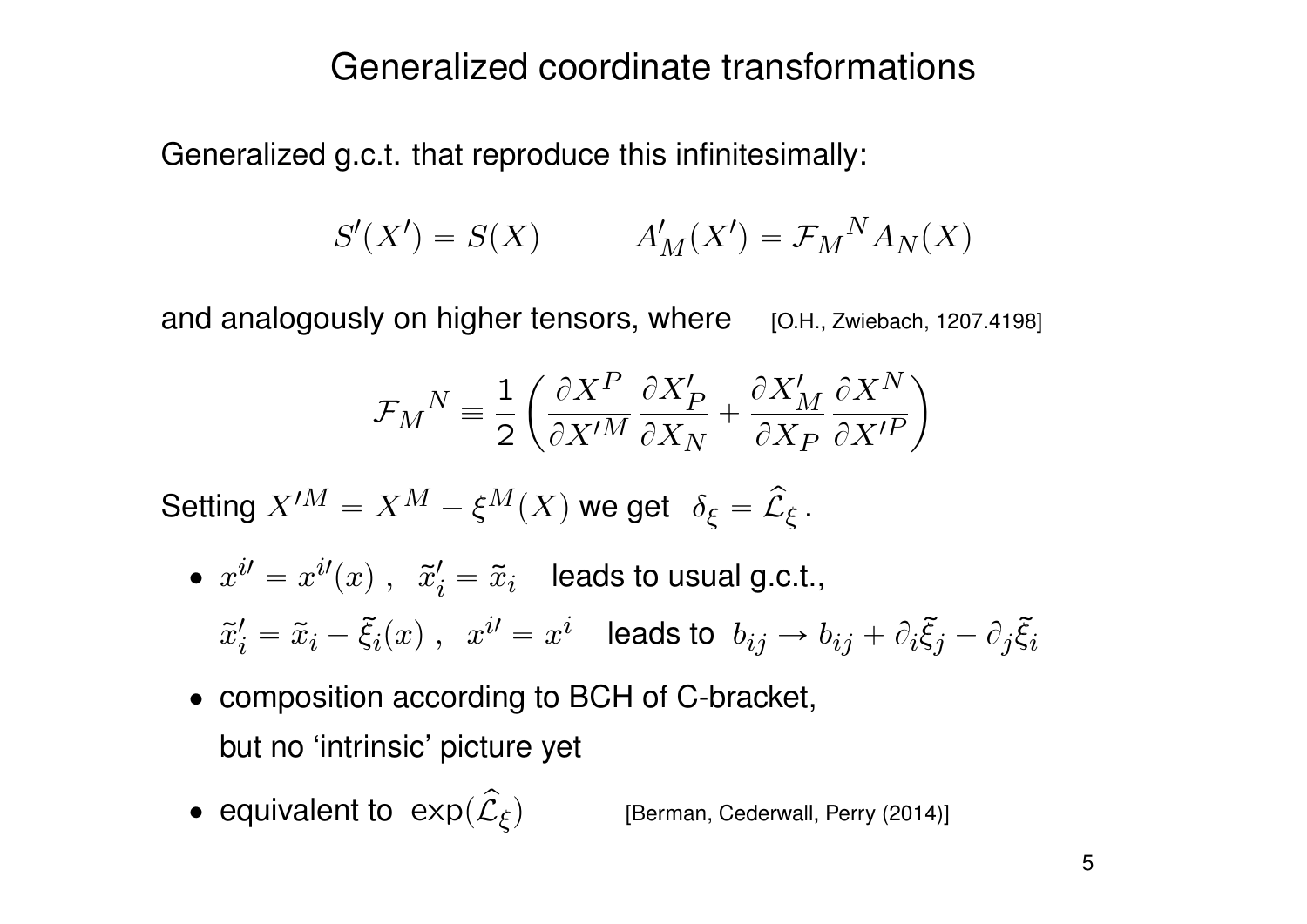### Non-geometric spaces and fluxes

Torus fibration over circle:  $\, T^2 \,$  with coordinates  $\, (x^1,x^2),$  and  $z$  for circle; globally well-defined iff generalized c.t. in  $(x^1,x^2,\tilde{x}_1,\tilde{x}_2)$  so that

$$
\mathcal{H}'(g',b')(z=2\pi)~=~\mathcal{H}(g,b)(z=0)
$$

1) Non-geometric, but still T-dual to geometric:

Kähler parameter  $\rho = -b_{12} + iV$  and complex structure  $\tau = \frac{g_{12}}{g_{11}}$  $\frac{g_{12}}{g_{11}}+i\,\frac{V}{g_1}$  $\overline{g_{11}}$  $\rho(z)$  =  $\frac{1}{|H_{\perp}|}$  $Hz - iR_1R_2$ 

Thus:

$$
\rho(2\pi) = \frac{1}{2\pi H + \frac{1}{\rho(0)}} = \frac{\rho(0)}{1 + 2\pi H \rho(0)}
$$

 $\Rightarrow$  genuine T-duality transformation of  $\rho \Rightarrow$  T-folds  $\Rightarrow$  implemented by generalized c.t.

$$
x^{1\prime} = x^1 + 2\pi H \tilde{x}_2 \qquad x^{2\prime} = x^2
$$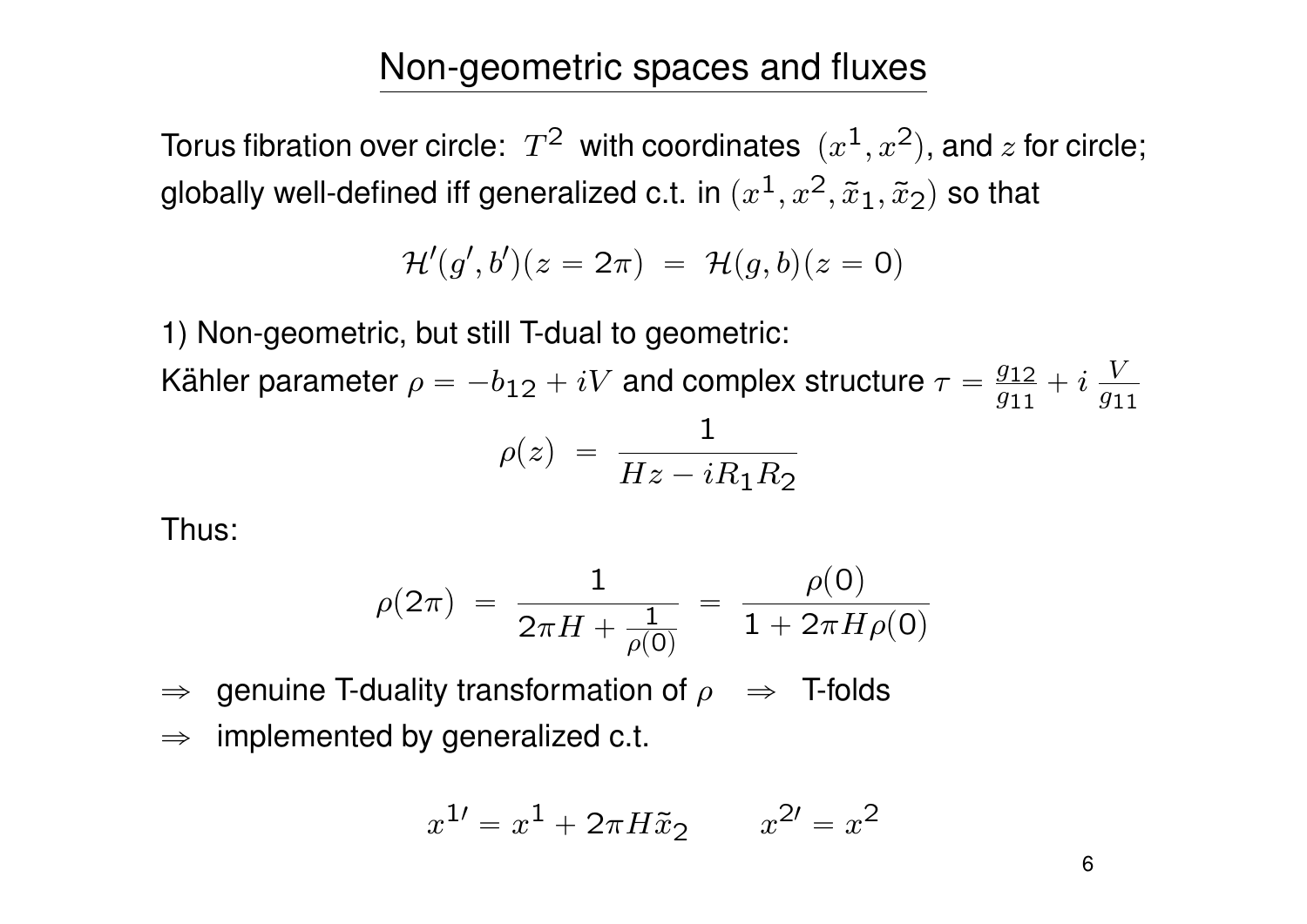2) Truly non-geometric background: [Condeescu, Florakis, Kounnas & Lüst (2013)]

$$
\tau(z) = \frac{\tau_0 \cos(fz) + \sin(fz)}{\cos(fz) - \tau_0 \sin(fz)}, \quad f \in \frac{1}{4} + \mathbb{Z},
$$
  

$$
\rho(z) = \frac{\rho_0 \cos(Hz) + \sin(Hz)}{\cos(Hz) - \rho_0 \sin(Hz)}, \quad H \in \frac{1}{4} + \mathbb{Z}.
$$

Global structure:

$$
\tau(2\pi) \;=\; -\frac{1}{\tau(0)}\,, \qquad \rho(2\pi) \;=\; -\frac{1}{\rho(0)}\,.
$$

gluing by generalized c.t.

$$
\tilde{x}'_1 = -\tilde{x}_2 \qquad \tilde{x}'_2 = x^1 \n x'^1 = -x^2 \qquad x'^2 = \tilde{x}_1
$$

 $\Rightarrow$  well-defined in DFT, not contained in supergravity

[more non-geometric spaces in: Hassler & Lüst (2014)]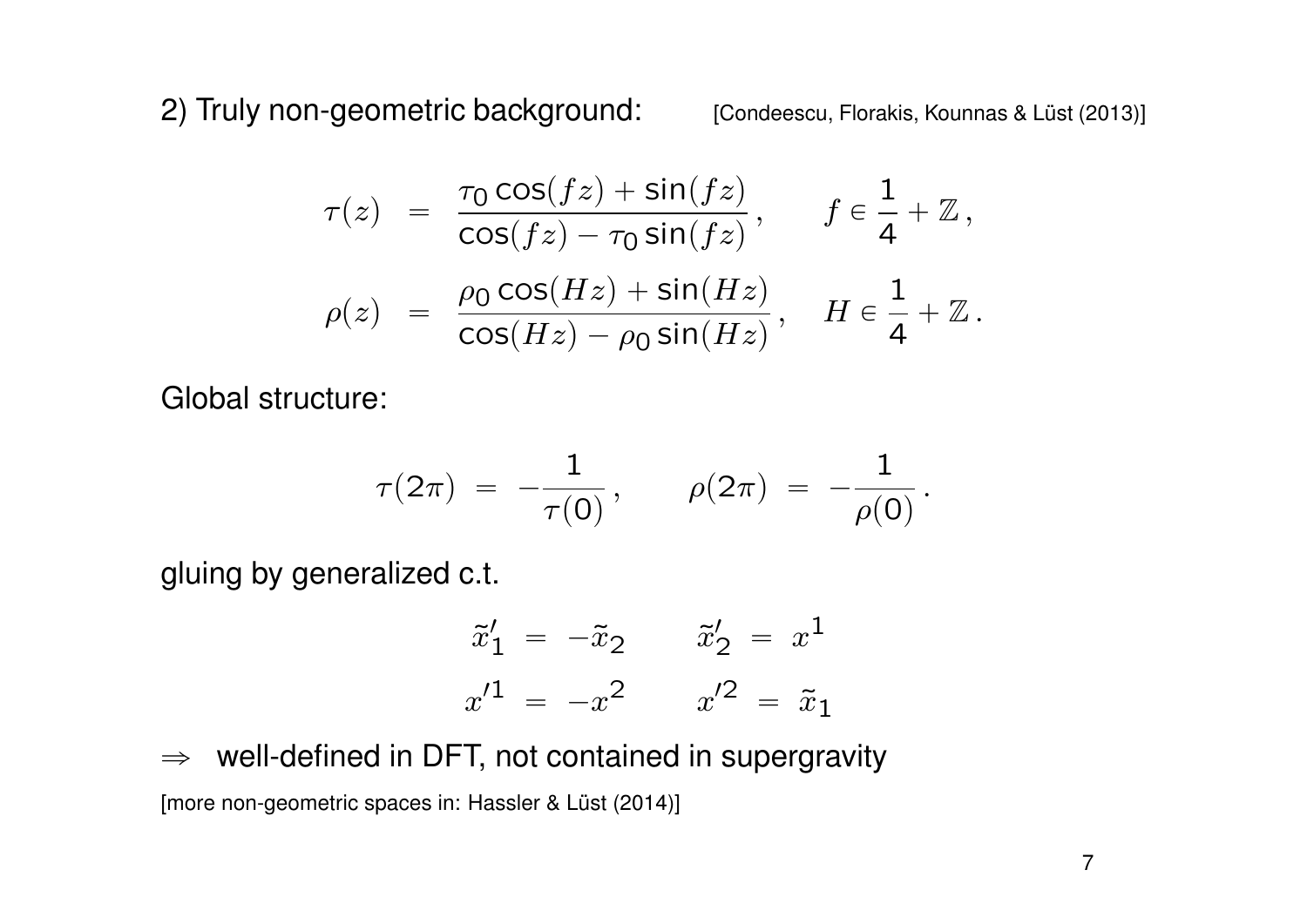### Part II: Higher-derivative  $\alpha'$  deformations

Geometrical structures for generalized vector  $\xi^M$   $\,$  in  $\alpha'=0$  DFT:

$$
\langle \xi_1 | \xi_2 \rangle = \xi_1^M \xi_2^N \eta_{MN}, \qquad [\xi_1, \xi_2]_C^M = 2 \xi_1^N \partial_N \xi_2^M - \frac{1}{2} \xi_1^K \overleftrightarrow{\partial}^M \xi_{2K}
$$
  

$$
\hat{\mathcal{L}}_{\xi} V^M = \xi^P \partial_P V^M + (\partial^M \xi_P - \partial_P \xi^M) V^P
$$

All receive non-trivial higher-derivative corrections:

$$
\langle \xi_1 | \xi_2 \rangle = \xi_1^M \xi_2^N \eta_{MN} - (\partial_N \xi_1^M)(\partial_M \xi_2^N)
$$
  

$$
[\xi_1, \xi_2]_C^M = 2 \xi_{[1}^N \partial_N \xi_{2]}^M - \frac{1}{2} \xi_1^K \overleftrightarrow{\partial}^M \xi_{2K} + \frac{1}{2} (\partial_K \xi_1^L) \overleftrightarrow{\partial}^M (\partial_L \xi_2^K)
$$
  

$$
\mathbf{L}_{\xi} V^M = \xi^P \partial_P V^M + (\partial^M \xi_P - \partial_P \xi^M) V^P - (\partial^M \partial_K \xi^L) \partial_L V^K
$$

Closure and gauge invariance exact!  $\ \ (\ {\bf L}_{\xi}\,\langle V,W\rangle=\xi^N\partial_N\,\langle V,W\rangle,$  etc. ) Not removable by  $O(D, D)$  covariant redefinitions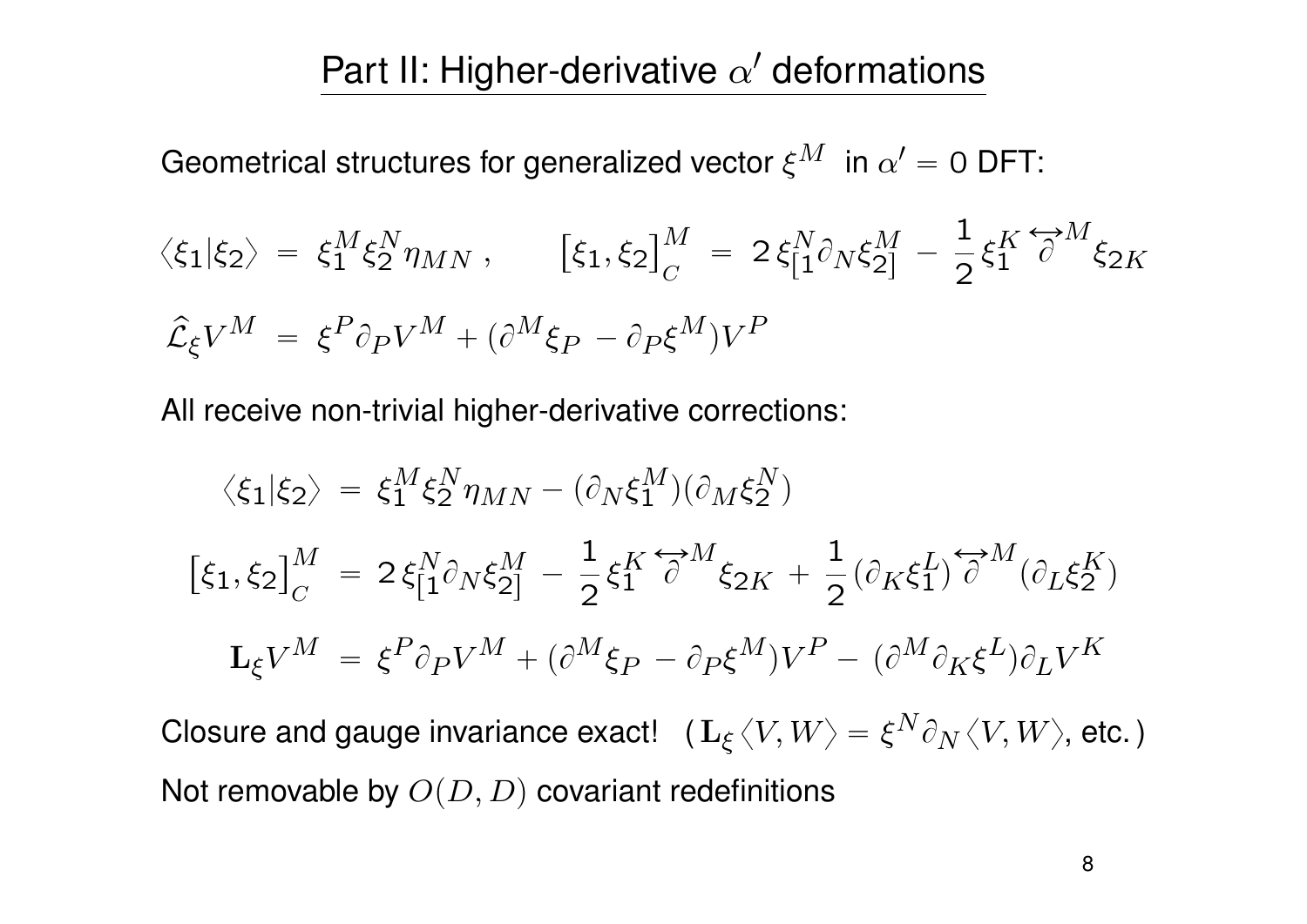DFT relations for  $\mathcal{H} \in O(D, D)$ 

$$
(\mathcal{H}^2)_{MN} \equiv \mathcal{H}_{MK} \mathcal{H}^K{}_N = \eta_{MN} \qquad \text{Tr}\,\mathcal{H} \equiv \eta^{MN} \mathcal{H}_{MN} = 0
$$

get deformed  $\Rightarrow$  dynamical equations!

$$
(\mathcal{M} \star \mathcal{M})_{MN} = 2(\mathcal{M}^2)_{MN} - \frac{1}{2} \partial_M \mathcal{M}^{PQ} \partial_N \mathcal{M}_{PQ} + \cdots = 2\eta_{MN}
$$
  
tr $\mathcal{M} \equiv \eta^{MN} \mathcal{M}_{MN} - 3\partial_M \partial_N \mathcal{M}^{MN} + \cdots = 0$ 

In derivative expansion:

$$
\mathcal{M}_{MN} = \mathcal{H}_{MN} + \frac{1}{2} \{\mathcal{H}, \mathcal{V}^{(2)}\}_{MN} + \cdots, \qquad \mathcal{H}^2 = \eta
$$

 $\Rightarrow$  dilaton eq. & gravity eq. plus  $\alpha'$  corrections! Exact gauge invariant action (with deformed products) ż

$$
S = \int e^{\phi} (\text{Tr}\mathcal{M} - \frac{1}{3}\mathcal{M}^3 + \cdots)
$$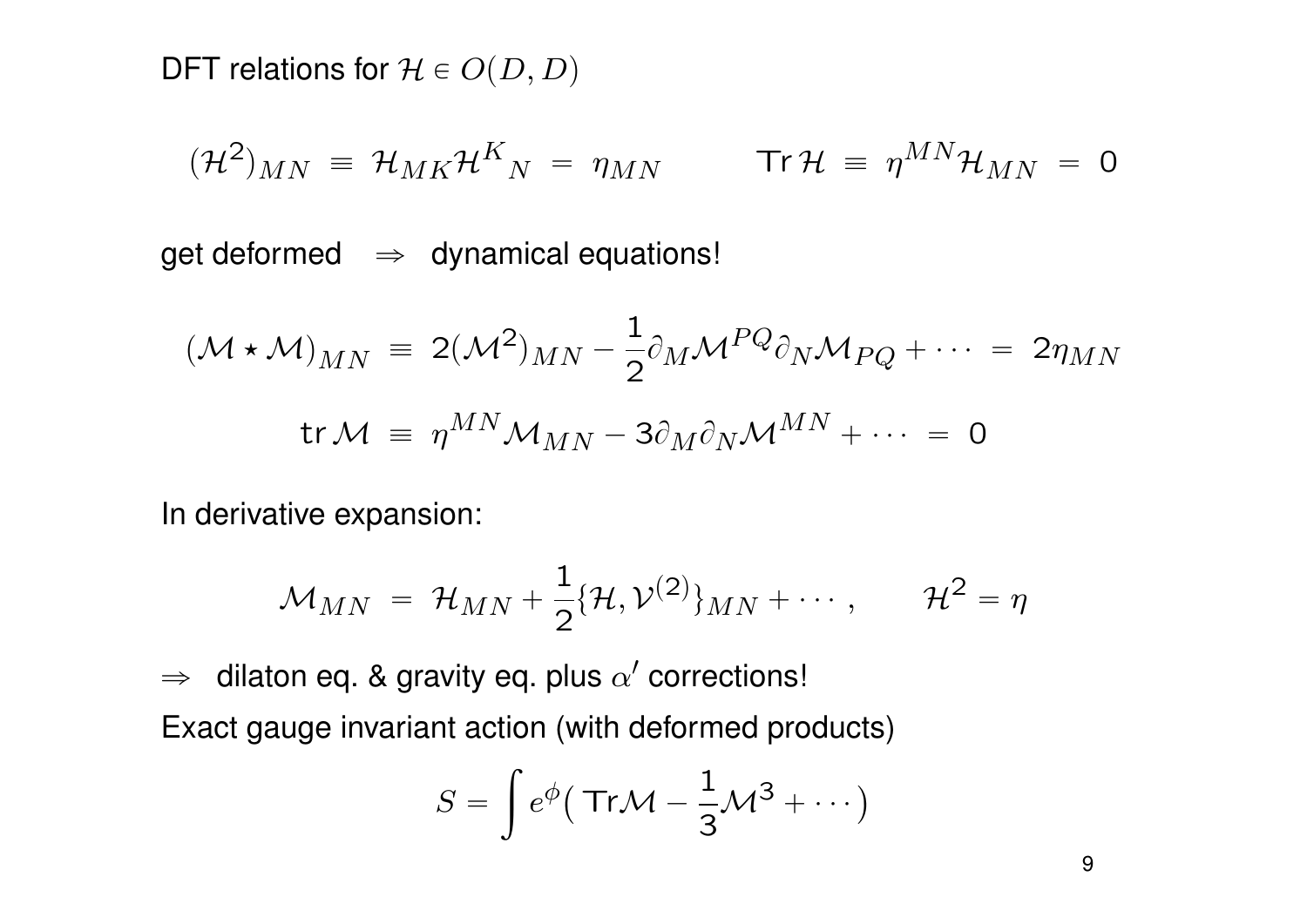(Perturbative) analysis shows that  $b$ -field transforms as

$$
\delta_{\xi+\tilde{\xi}}b = d\tilde{\xi} + \mathcal{L}_{\xi}b + \frac{1}{2}\text{tr}\big(d(\partial \xi) \wedge \Gamma\big)
$$

with (Christoffel) connection 1-form  $(\mathsf{\Gamma})^k{}_l \equiv \mathsf{\Gamma}^{\,k}_{\,il} \, dx^i$ deformed gauge invariant 3-form curvature

$$
\widehat{H}(b,\Gamma) = db + \frac{1}{2}\,\Omega(\Gamma)\,,\quad \Omega(\Gamma) = \text{tr}\big(\Gamma \wedge d\Gamma + \frac{2}{3}\Gamma \wedge \Gamma \wedge \Gamma\big)
$$

 $\Rightarrow$  Green-Schwarz anomaly cancellation mechanism of heterotic string but with deformed diffeomorphisms rather than deformed Lorentz

Green-Schwarz terms of heterotic string theory subsector to  ${\cal O}(\alpha')$ but: in terms of  $g, \, b$  arbitrary orders in  ${\cal O}(\alpha')$ 

[work in progress with B. Zwiebach and A. Sen]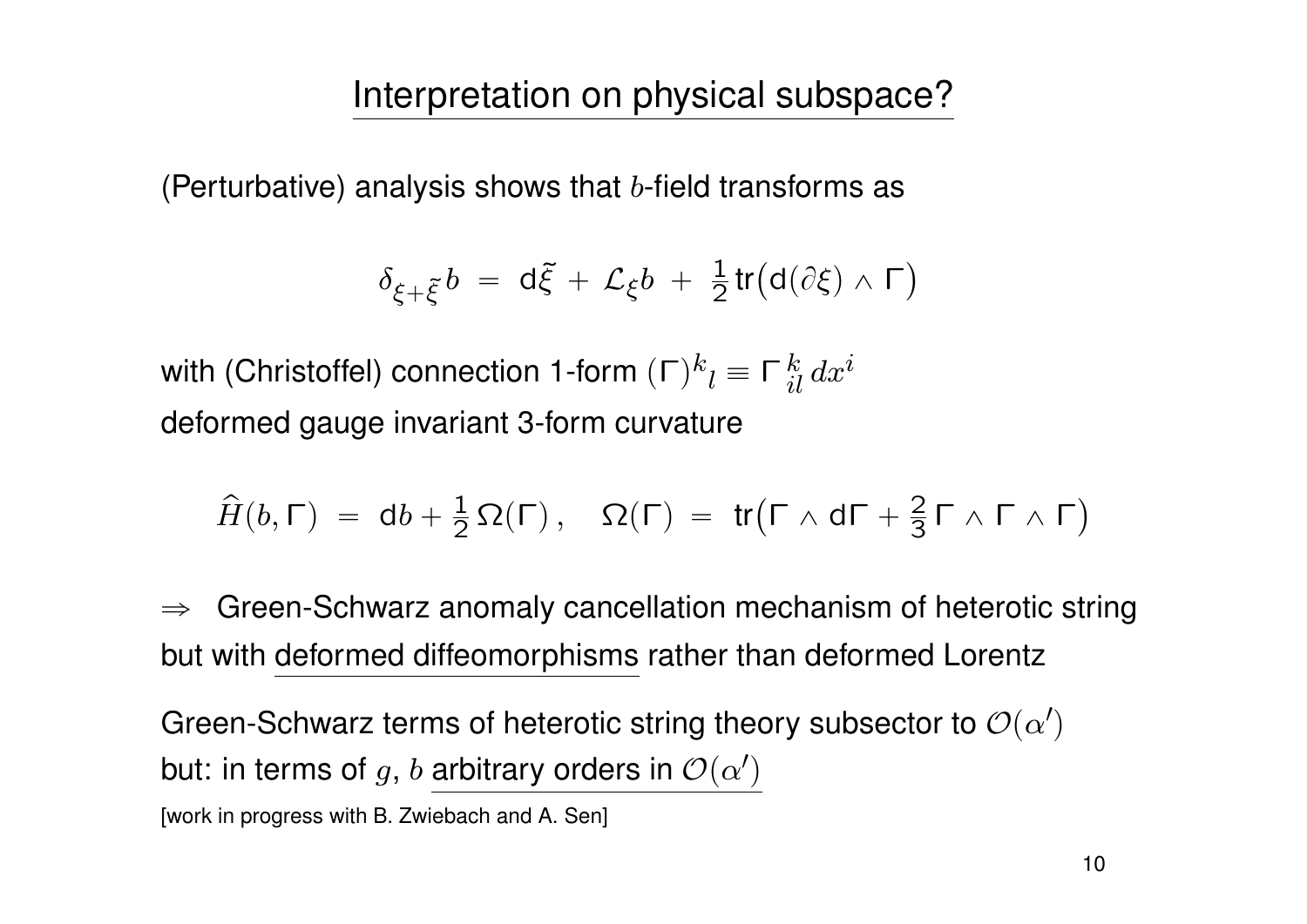#### Deformation of Courant bracket

Deformed gauge transformations close according to bracket

$$
\[ \xi_1 + \xi_1, \xi_2 + \xi_2 \] = \[ \xi_1, \xi_2 \] + \mathcal{L}_{\xi_1} \xi_2 - \mathcal{L}_{\xi_2} \xi_1 - \frac{1}{2} d \big( i_{\xi_1} \xi_2 - i_{\xi_2} \xi_1 \big) - \frac{1}{2} \big( \tilde{\varphi}(\xi_1, \xi_2) - \tilde{\varphi}(\xi_2, \xi_1) \big)
$$

with the map  $\tilde{\varphi}$  that produces a 'one-form' from 2 vectors

$$
\tilde{\varphi}(V, W) = \text{tr}(\text{d}(\partial V)\partial W) = \partial_i \partial_k V^l \partial_l W^k dx^i
$$

*not* genuine 1-form  $\Rightarrow$  anomalous transformation under diffeomorphisms Bracket covariant under *deformed* diffeomorphisms

$$
\delta_{\xi+\tilde{\xi}}\,\tilde{V}\ =\ \mathcal{L}_\xi\tilde{V}-i_V\mathrm{d}\tilde{\xi}\,-\,\tilde{\varphi}(\,\xi,V)
$$

11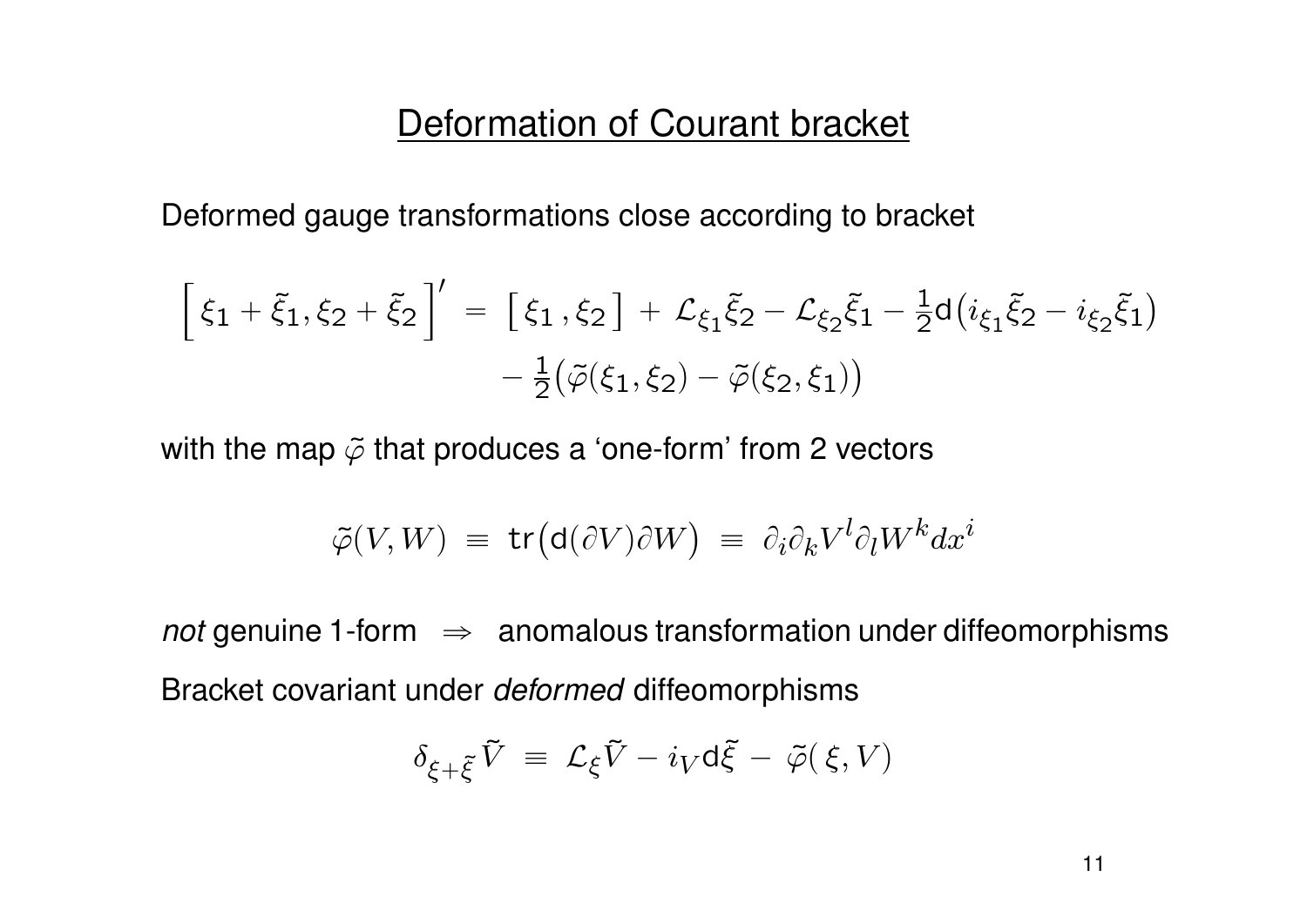## $\alpha'$  Corrections for Bosonic Strings and Closed SFT

 $\alpha'$  corrections for bosonic string (Riemann-sq.) ?  $\quad$  ( $\mathbb{Z}_2$  invariant  $b \rightarrow -b)$ Closed bosonic  $SFT \Rightarrow$  deformed gauge algebra for *cubic* theory

$$
\left[\,\xi_1,\,\xi_2\,\right]_+^M\;=\; \left[\,\xi_1,\,\xi_2\,\right]_C^M\;+\;\frac{1}{2}\;\bar{\mathcal{H}}^{KL}\,K_{\left[1\,K\right]}^{\quad P}\,\partial^MK_{2\left]LP}
$$

with  $K_{MN} = 2 \partial_{\left[ M \right. } \xi_{N\left. \right]}$  and <u>background</u> generalized metric  $\bar{\cal H}_{MN}$  $\Rightarrow \;\; \alpha'$ -deformed diffeomorpisms as implied by (perturbative) redefinition

$$
h'_{ij} = h_{ij} - \frac{1}{4} \alpha' \partial_k h_i^p \partial^k h_{jp} + \cdots,
$$

agrees with earlier results on duality-invariant Riemann-sq. [Meissner (1996), Hohm & Zwiebach (2011)]

More general  $\mathbb{Z}_2$  even/odd deformations (with parameters  $\gamma^{\pm})$ 

$$
\left[\xi_1, \xi_2\right]_{\alpha'}^M = \left[\xi_1, \xi_2\right]_{C}^M + \frac{1}{2} \left(\gamma^+ \bar{\mathcal{H}}^{KL} - \gamma^- \eta^{KL}\right) K_{\left[1\right]K}^P \partial^M K_{2\left]LP} \right]
$$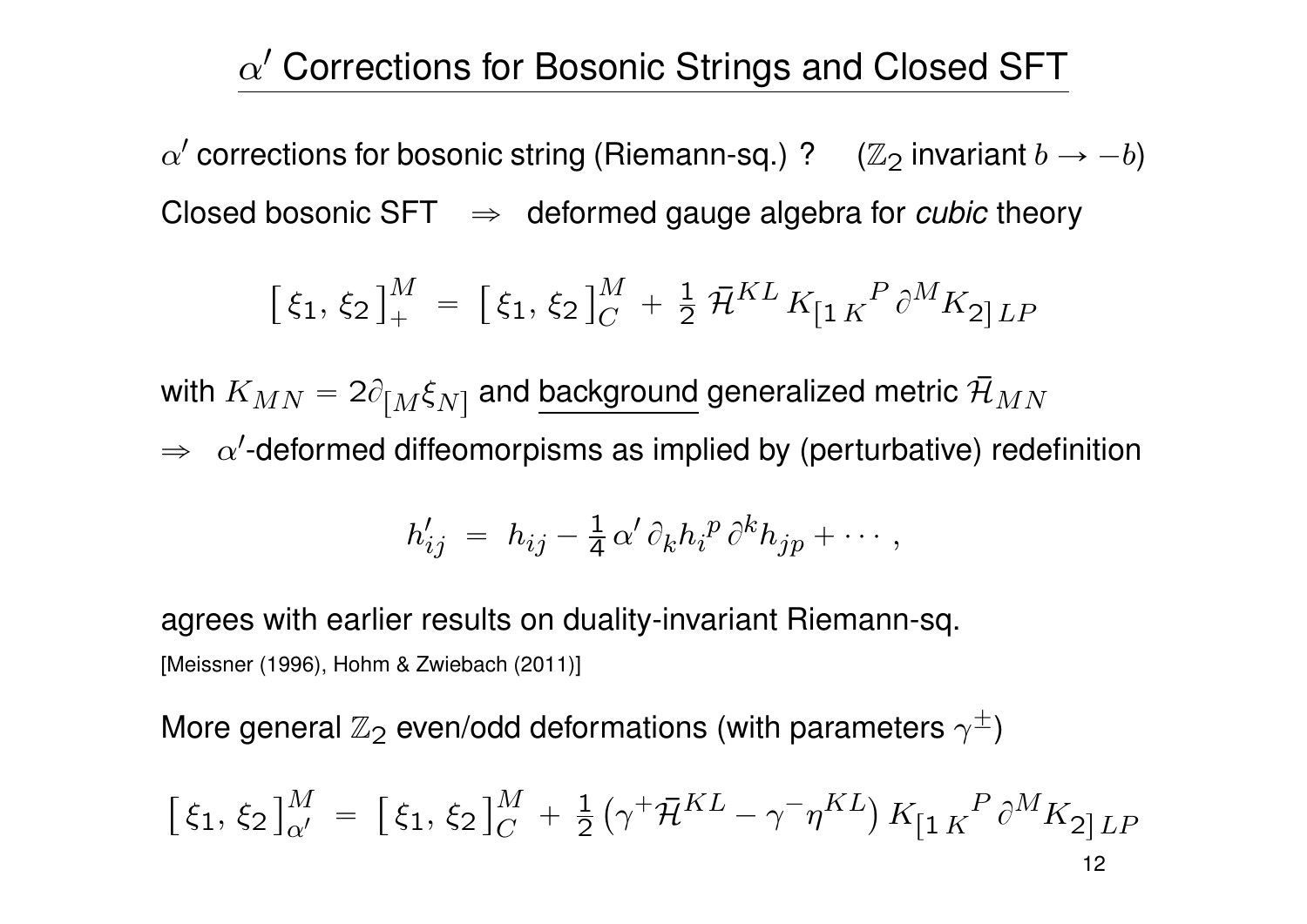### Cubic Action

$$
S = S^{(2,2)} + S^{(3,2)}
$$
  
\n
$$
+ \frac{1}{4} \mathcal{R}^{M} \mathbf{N} \bar{K} \bar{L} \mathcal{R}_{M} \mathbf{N} \bar{K} \bar{L} + \frac{1}{4} \phi \mathcal{R}^{M} \mathbf{N} \bar{K} \bar{L} \mathcal{R}_{M} \mathbf{N} \bar{K} \bar{L}
$$
  
\n
$$
- \frac{1}{8} \left( \Gamma \frac{P \bar{M} \bar{N}}{P} \Gamma_{\bar{M}} \frac{K}{L} \partial \rho \Gamma_{\bar{N}} \frac{K}{K} \underline{L} - \Gamma^{\bar{P}} \frac{M}{L} \mathbf{N} \Gamma \frac{K}{M} \partial \bar{p} \Gamma_{N} \bar{K} \underline{L} - \Gamma^{\bar{M}} \underline{K} \underline{L} \Gamma^{\bar{N}} \underline{K} \underline{L} \partial \bar{N} \Gamma_{\bar{N}} + \Gamma \frac{M}{K} \underline{L} \Gamma^{\bar{N} \bar{K} \bar{L}} \partial \underline{M} \Gamma \underline{N} \right)
$$
  
\n
$$
- \frac{1}{2} \mathcal{R}_{M} \mathbf{N} \bar{K} \bar{L} \Gamma^{\bar{K} M} \underline{P} \Gamma^{\bar{L} N} \underline{P} + \frac{1}{2} \mathcal{R}_{K} \underline{L} \bar{M} \bar{N} \Gamma^{\bar{K} \bar{M} \bar{P}} \Gamma^{\bar{L} \bar{N}} \underline{P} - \frac{1}{2} m_{M \bar{N}} \mathcal{R}^{M} \underline{K} \bar{P} \bar{Q} \partial \bar{N} \Gamma \underline{K} \bar{P} \bar{Q} + \frac{1}{2} m_{M \bar{N}} \mathcal{R}^{\bar{P}} \mathcal{Q} \bar{N} \bar{K} \partial \underline{M} \Gamma_{\bar{K} P Q} + \frac{1}{2} \mathcal{R}_{M} \underline{N} \underline{K} \bar{L} \partial \underline{P} m^{\bar{M} \bar{K}} \partial \underline{P} m^{\bar{N} \bar{L}}.
$$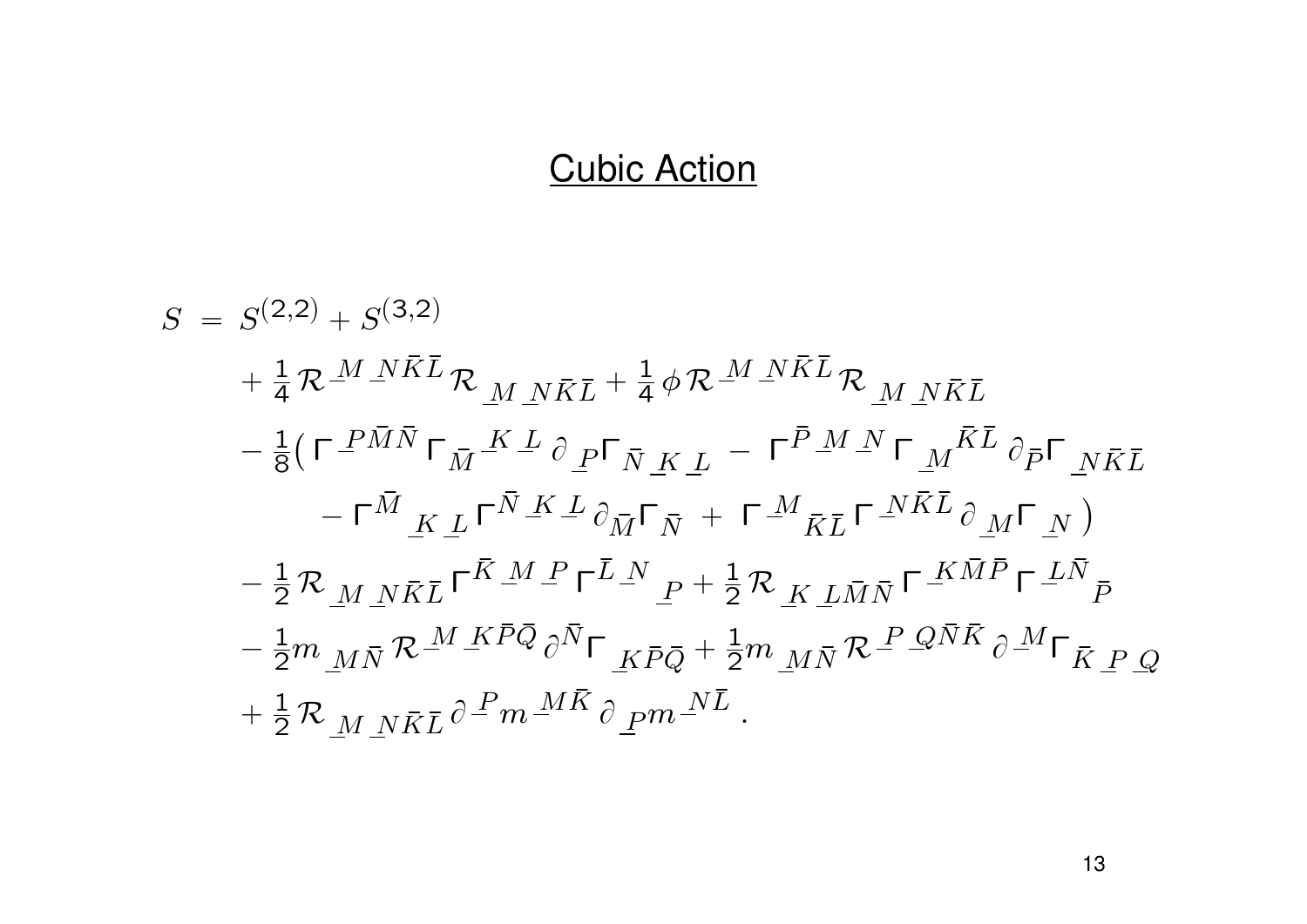### Part III: Exceptional Field Theory

Cremmer-Julia [1979]: torus reduction of  $D = 11$  SUGRA

$$
\rightarrow \quad \mathsf{E}_{6(6)} \left[ D = 5 \right], \quad \mathsf{E}_{7(7)} \left[ D = 4 \right], \quad \mathsf{E}_{8(8)} \left[ D = 3 \right]
$$

Larger mathematical framework that explains/makes it manifest? [de Wit, Nicolai (1986)]

Truncation of  $D = 11$  SUGRA in 4 + 7 split,

keeping only 'internal' field components and coordinates,

$$
G_{MN} = \begin{pmatrix} e^{2\Delta} \eta_{\mu\nu} & 0 \\ 0 & g_{mn}(y) \end{pmatrix}, \text{ etc.}
$$

extending coordinates to fundamental 56  $\Rightarrow$   $\mathsf{E}_{7(7)}$  covariant action more recently: other groups, geometry, covariant section constraints, etc. [Hillmann (2009), Berman & Perry (2010), Coimbra, Strickland-Constable & Waldram (2011), etc.] Complete  $D = 11$  SUGRA?? duality transformations in  $D = 11$ ??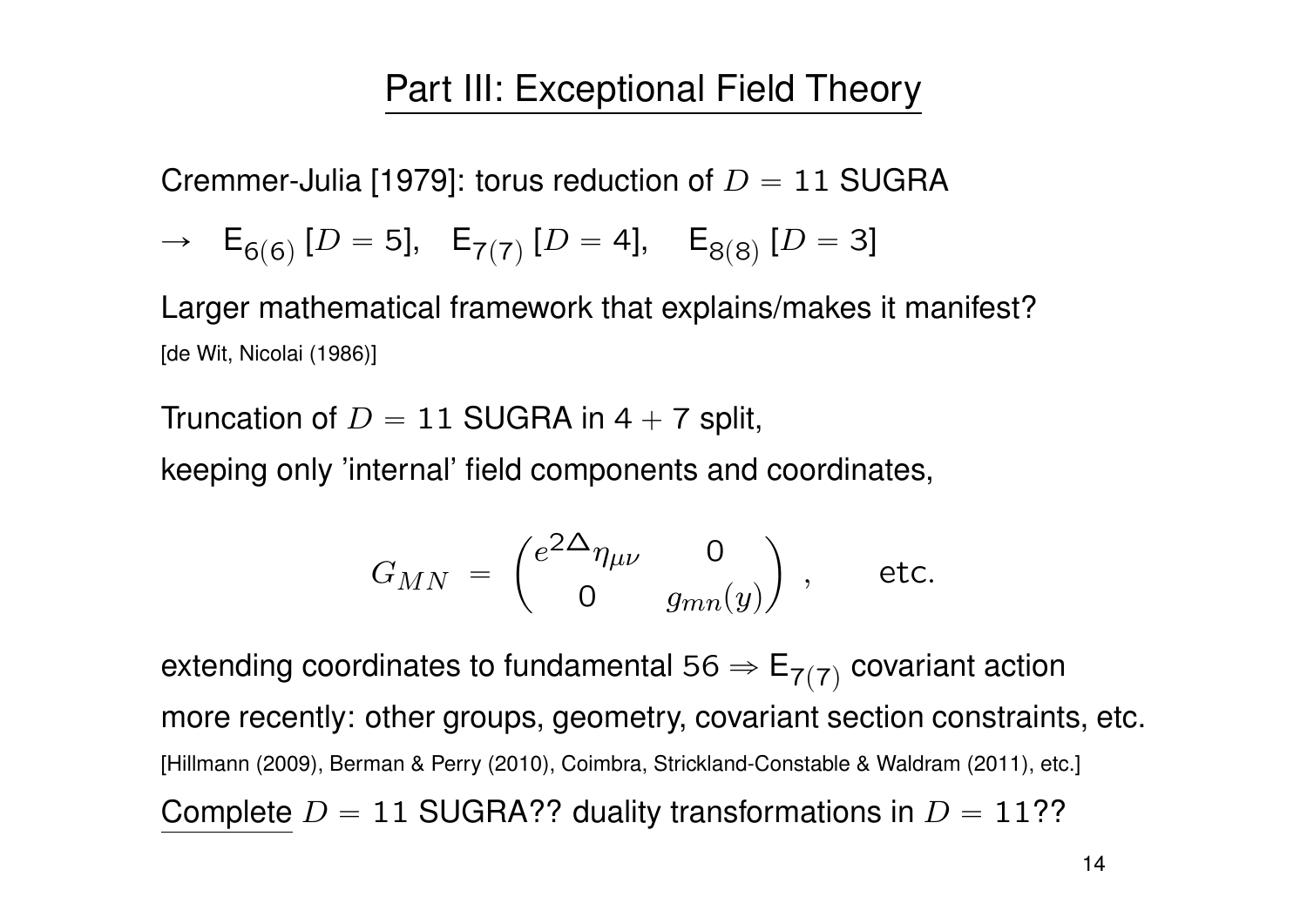# $E_{7(7)}$  Exceptional Field Theory

Coordinates  $(x^\mu, Y^M),\, \mu = 0, \ldots, 3, \; \; M$  : fundamental 56 of  $\mathsf{E}_{7(7)}$ 

$$
(t_{\alpha})^{MN} \partial_M \otimes \partial_N = 0 , \qquad \Omega^{MN} \partial_M \otimes \partial_N = 0
$$

with  $\Omega^{MN}$  symplectic form of  $E_{7(7)}$   $\subset$  Sp(56)

#### Generalized Lie derivative

[Coimbra, Strickland-Constable & Waldram (2011), Berman, Cederwall, Kleinschmidt & Thompson (2012)]

$$
\mathbb{L}_{\Lambda} V^M \ = \ \Lambda^K \partial_K V^M - 12 \, \mathbb{P}^M{}_N{}^K{}_L \, \partial_K \Lambda^L \, V^N + \lambda \, \partial_P \Lambda^P \, V^M
$$

with projector  $\mathbb{P}^M{}_N$  ${}^K{}_L$  onto adjoint;  $\quad \lambda(V)$  density weight.

$$
\rightarrow \mathsf{E}_{7(7)}\text{ bracket}
$$

$$
\left[\Lambda_1,\Lambda_2\right]^M_E=2\Lambda^K_{[1}\partial_K\Lambda^M_{2]}+12\,(t_{\alpha})^{MN}(t^{\alpha})_{KL}\,\Lambda^K_{[1}\partial_N\Lambda^L_{2]}-\frac{1}{4}\Omega^{MN}\Omega_{KL}\partial_N\big(\Lambda^K_1\Lambda^L_2\big)
$$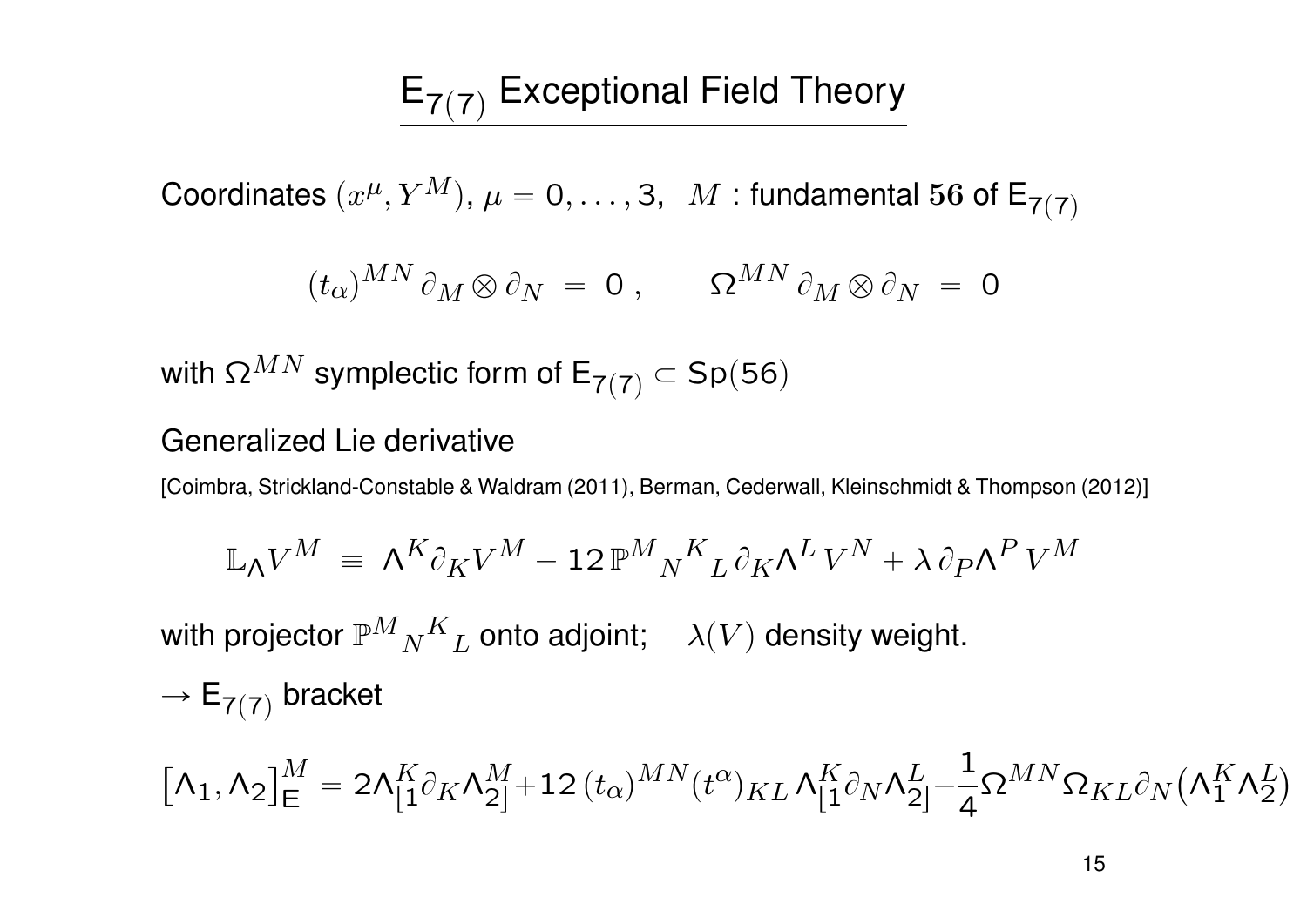**Jacobiator** 

$$
J^M(\Lambda_1, \Lambda_2, \Lambda_3) = (t^{\alpha})^{MN} \partial_N \chi_{\alpha}(\Lambda) + \Omega^{MN} \chi_N(\Lambda) ,
$$

where

$$
\chi_{\alpha} = -\frac{1}{2} (t_{\alpha})_{PQ} \Lambda_1^P [\Lambda_2, \Lambda_3]_{\mathsf{E}}^Q + \cdots
$$

$$
\chi_N = \frac{1}{12} \Omega_{PQ} (\Lambda_1^P \partial_N [\Lambda_2, \Lambda_3]_{\mathsf{E}}^Q + [\Lambda_2, \Lambda_3]_{\mathsf{E}}^P \partial_N \Lambda_1^Q + \cdots)
$$

 $\chi_M$  'covariantly constrained', satisfying the same constraints as  $\partial_M$ 

 $A_\mu{}^M$  gauge field for *local N* $^M$ :  $\qquad \delta A_\mu{}^M \equiv {\cal D}_\mu {\cal A}^M$ Covariant curvature (Jacobiator for bracket  $\rightarrow$  tensor hierarchy  $\rightarrow$  2-forms) [de Wit, Nicolai, Samtleben & Trigiante (2001–2003)]

$$
\mathcal{F}_{\mu\nu}{}^M \equiv F_{\mu\nu}{}^M - 12\, (t^\alpha)^{MN} \partial_N B_{\mu\nu\,\alpha} - \frac{1}{2}\,\Omega^{MN} B_{\mu\nu\,N}
$$

3-form field strength  $\mathcal{H}_{(3)M}$  of 2-forms by generalized Bianchi identity

$$
3\,\mathcal{D}_{\left[\mu\mathcal{F}_{\nu\rho}\right]}{}^{M} \;=\; -12\,(t^{\alpha})^{MN}\partial_{N}\mathcal{H}_{\mu\nu\rho\,\alpha} - \frac{1}{2}\,\Omega^{MN}\,\mathcal{H}_{\mu\nu\rho\,N}
$$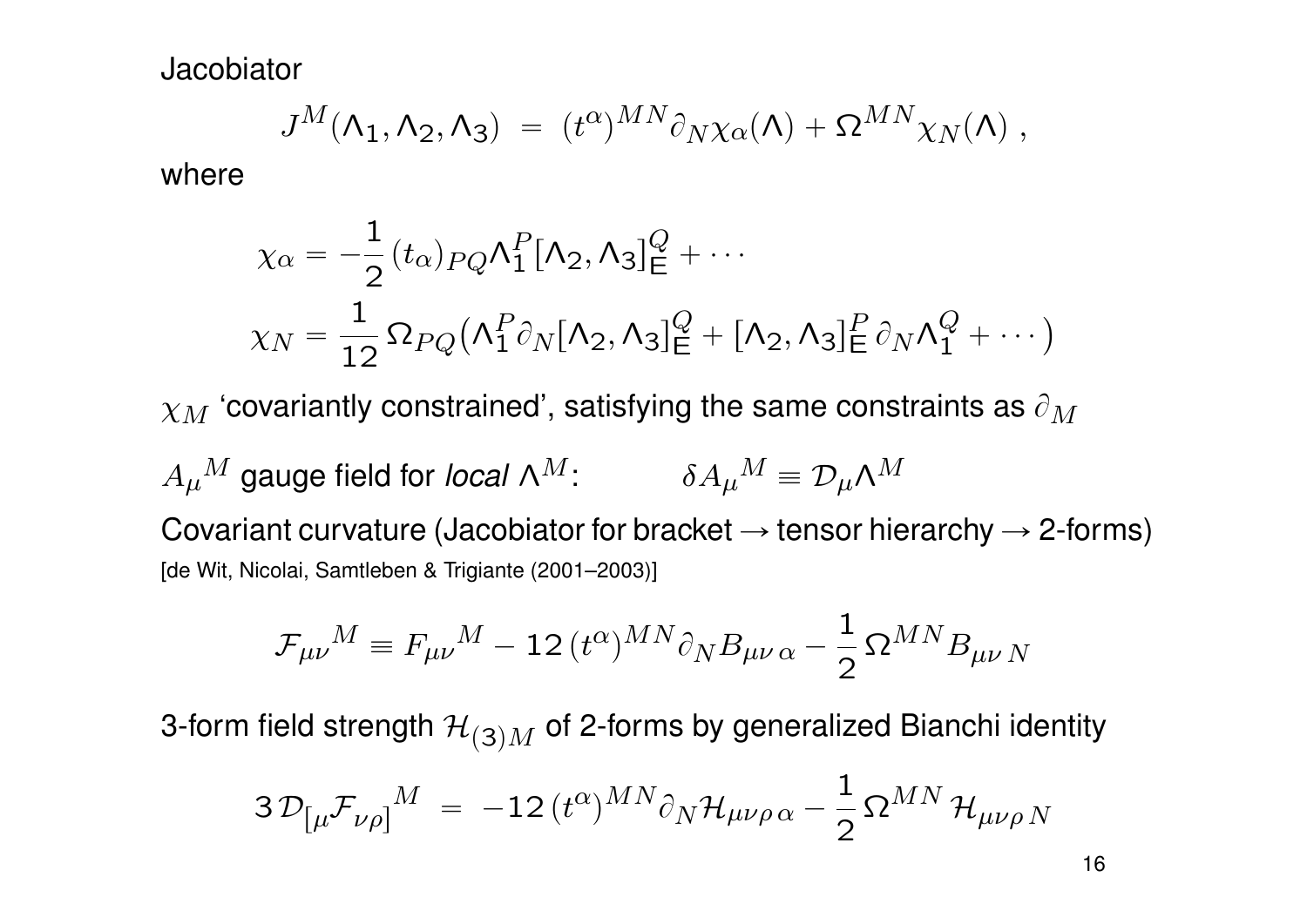Complete action:

$$
S_{\text{EFT}} = \int d^4x \, d^{56}Y \, e \left( \hat{R} + \frac{1}{48} g^{\mu\nu} \mathcal{D}_{\mu} \mathcal{M}^{MN} \mathcal{D}_{\nu} \mathcal{M}_{MN} - \frac{1}{8} \mathcal{M}_{MN} \mathcal{F}^{\mu\nu M} \mathcal{F}_{\mu\nu}{}^{N} + e^{-1} \mathcal{L}_{\text{top}} - V(\mathcal{M}_{MN}, g_{\mu\nu}) \right)
$$

– Twisted (electric-magnetic) self-duality relations

$$
\mathcal{F}_{\mu\nu}{}^M = -\frac{1}{2}\,e\,\varepsilon_{\mu\nu\rho\sigma}\,\Omega^{MN} \mathcal{M}_{NK} \mathcal{F}^{\rho\sigma\,K}
$$

 $A_{\mu}{}^M$  include 7 Kaluza-Klein vectors from  $D=11$  metric  $\rightarrow$  7 dual vectors  $\rightarrow$  dual graviton in *non-linear* duality relation [no-go theorems: Bekaert, Boulanger, Henneaux (2002)]

solving constraint  $\rightarrow$  only 7  $B_{\mu\nu N}$  left  $\rightarrow$  'dual gravitons' pure gauge

– Topological terms guarantees consistency with self-duality

 ${\cal N}=8\,$  Supersymmetric extension  $^{1}$  [Godazgar<sup>2</sup>, Hohm, Nicolai, Samtleben] consistent supersymmetry variations for  $B_{\mu\nu M}$ 

 $-GL(7) \rightarrow M$ -theory,  $GL(6)\times SL(2,\mathbb{R}) \rightarrow Type IIB \rightarrow F$ -theory?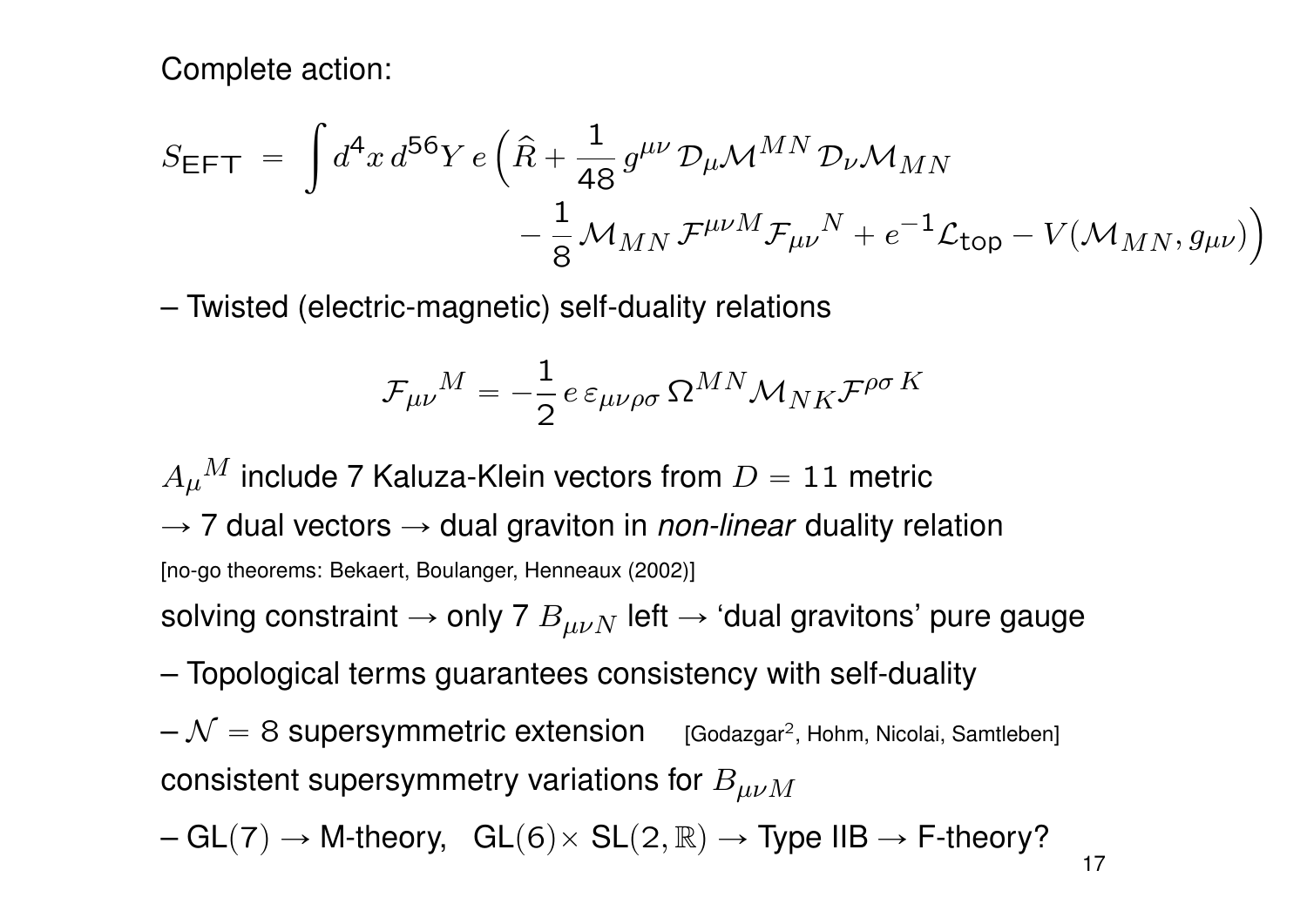